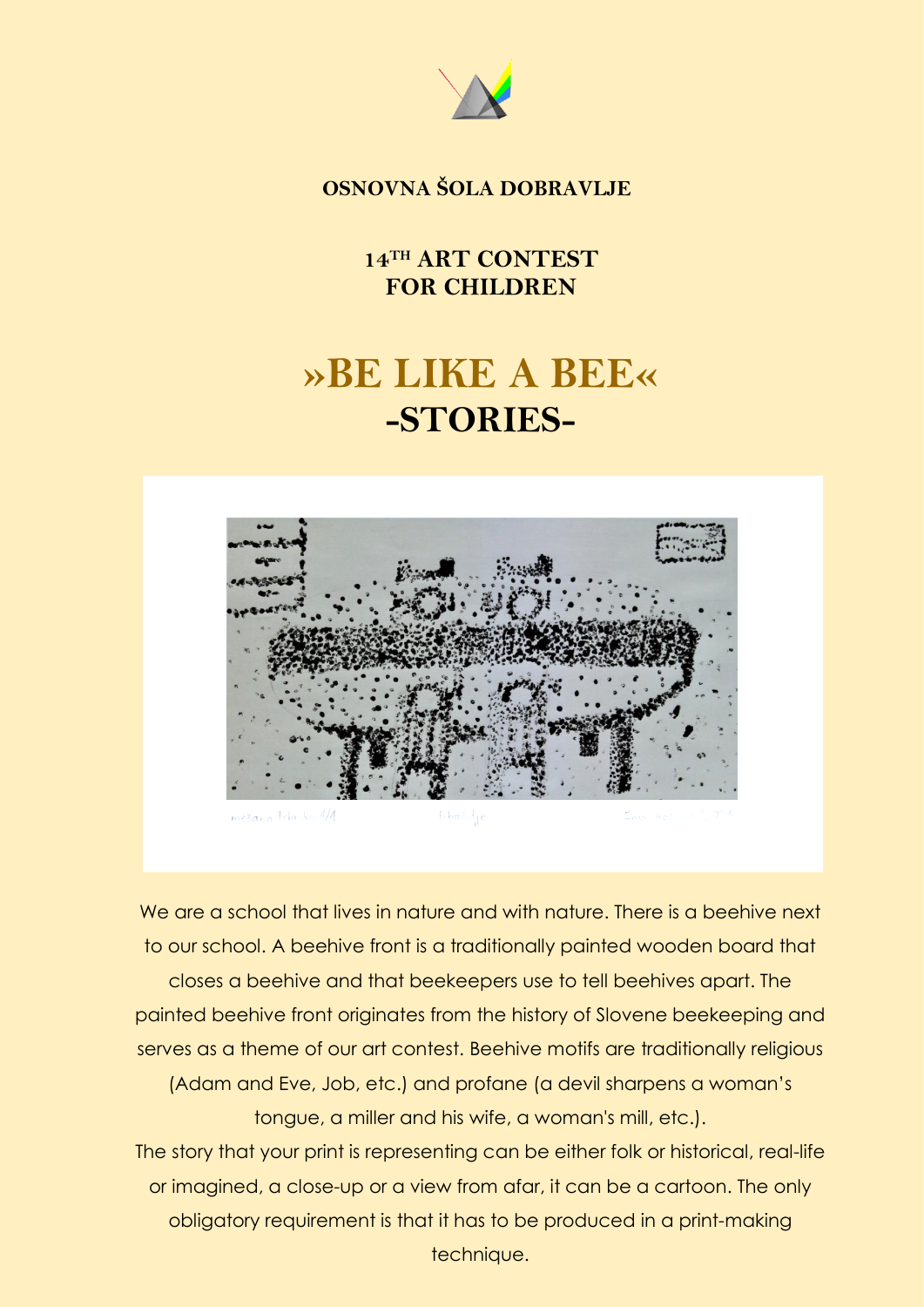#### **SUBMISSION REQUIREMENTS**

**WHO:** PUPILS FROM THE 1ST TO THE 9TH GRADE OF PRIMARY SCHOOLS AND SCHOOLS FOR STUDENTS WITH SPECIAL NEEDS OR CHILDREN FROM 6 TO 15 YEARS OF AGE

#### **MOTIF: A STORY (folk, historical, real-life, imagined, a close-up, a view from far, a cartoon)**

**TECHNIQUE**: PRINT-MAKING (all techniques of graphics, also computer graphics) **SIZE**: - SIZE OF THE PRINTED SHEET: A4

> - SIZE OF THE PRINT: RECTANGULAR (approximately 15 by 25 cm) - LAYOUT OF THE PRINT: LANDSCAPE

### **DEADLINE**: **Thursday, 31st March 2022**

**SEND THE WORKS TO: Osnovna šola Dobravlje, Dobravlje 1, 5263 Dobravlje, Slovenia**

#### **NUMBER: 13 printed sheets per teacher**

**SIGNATURE**: label the artwork in pencil with the following details: **printmaking technique, edition number**, **title, full name of the author, grade and year of printing**

The artworks must be labelled as required, undamaged and **printed directly on A4 sized paper**. Do not fold them or put them into tubes. Send them placed between two sheets of hard material, **together with the list of the students** who are taking part in the contest.

For any additional information, you can write to: [o-dobravlje.ng@guest.arnes.si](mailto:o-dobravlje.ng@guest.arnes.si) or reach us by phone at 00386 5 365 1010.

We wish you plenty of inspiration, creativity and freedom while creating your artworks.

Art teacher mag. Sonja Makuc **Headteacher Miriam Kalin** 

The organizer keeps the artworks that qualify for the exhibition, but only uses them for the activities, related to the contest as well as its promotion. By entering the contest, the author and the teacher allow Primary School Dobravlje to publish the reproduction of the work, together with the information about the author, the teacher and the school. The information will be published at the exhibition, in the catalogue, on the school's website and in other media.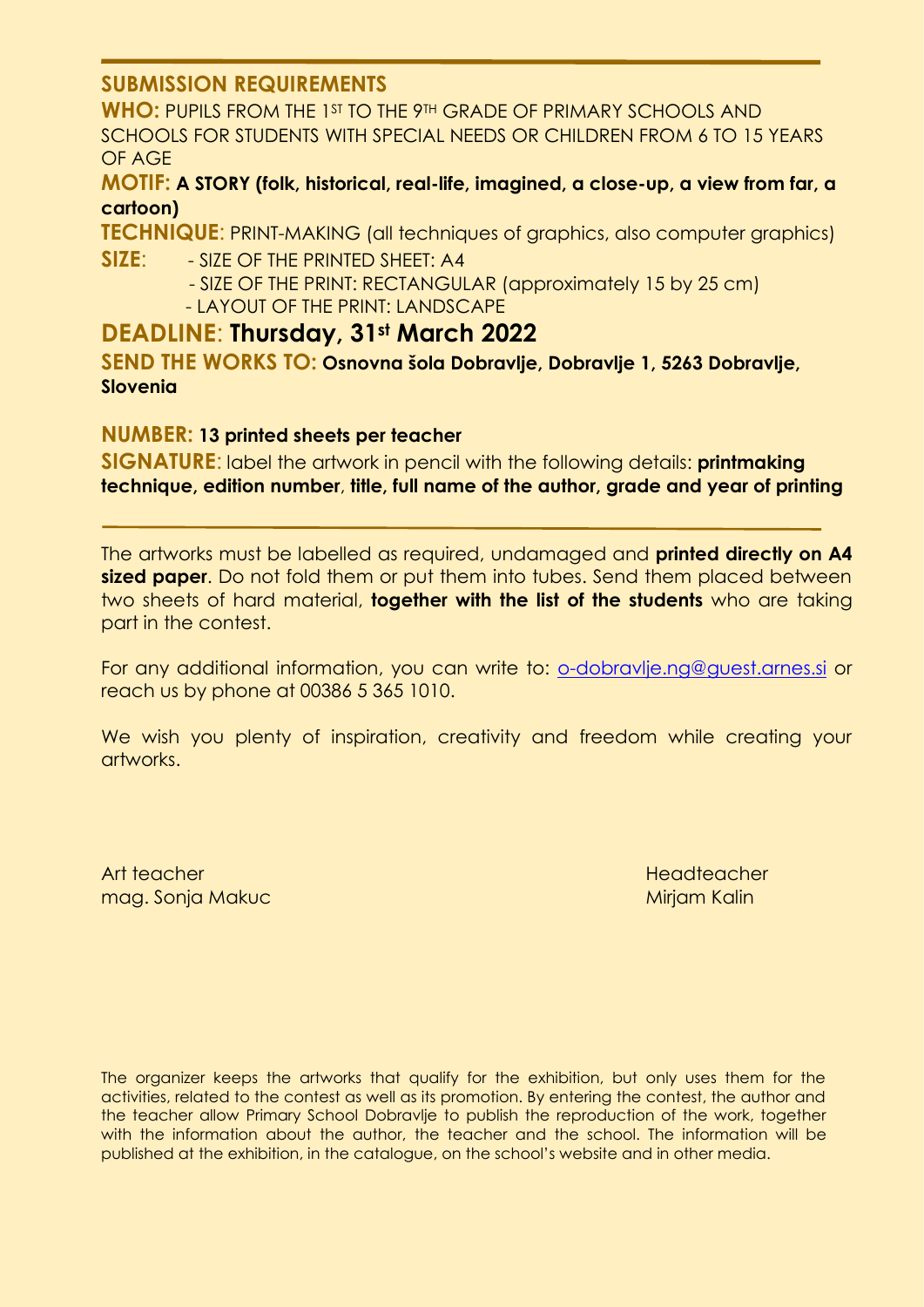# **An example of a submitted print:**